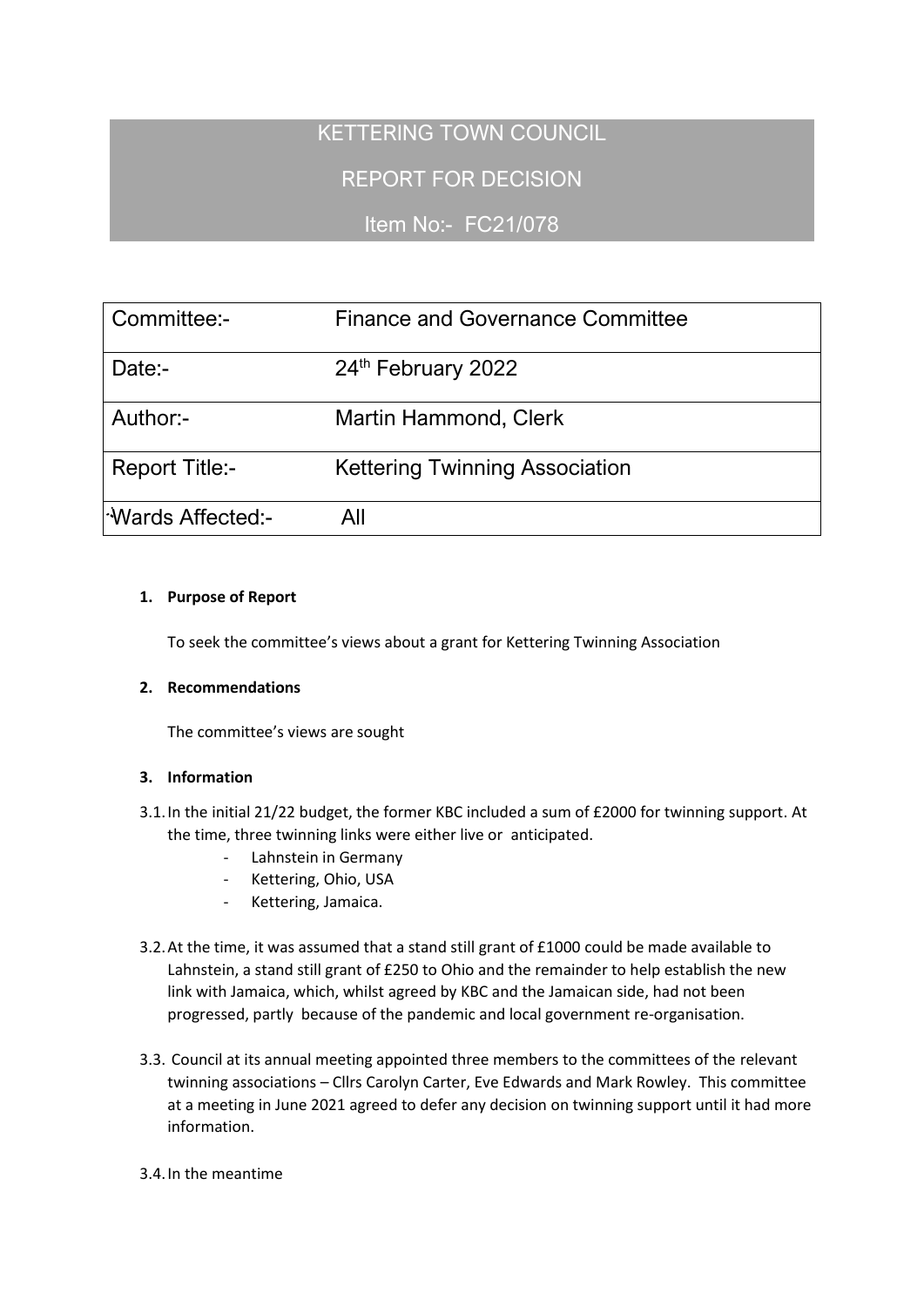- The Ohio Sister City Association has disbanded and passed its remaining assets to the Kettering (Lahnstein) Twinning Association.
- The pandemic has put on hold any visits to and from Germany
- 3.5. The Kettering Twinning Association has of course had very little expenditure in the last two years. The last grant it received was in 2020 for £1000. The Association has shared its last few years' accounts. They show a balance at the end of each year (which runs from November to October) as

| 2018 | £3625 |
|------|-------|
| 2019 | £4343 |
| 2020 | £4774 |
| วกวา | FEJOE |

- 2021 £5795 (this includes £1195 transferred from Ohio Assoc)
- 3.6. The last visit to Lahnstein was in 2019 and the last visit from Lahnstein was in 2018; the next likely visit from Lahnstein is in 2022. The 2018 visit cost £4500 to host, although most of this was recovered by contributions; the last visit to Lahnstein was in 2019 and cost £6000, although again most of that was recovered through contributions. However, up front expenditure for visits means a certain level of reserve is necessary.
- 3.7 The Association no longer benefit from postage, printing and room hire services which KBC provided for free.
- 3.8. The Association has in the past helped support the Jim Collier Bursary which enables someone from Kettering to visit Lahnstein on work experience for a short period.
- 3.9. The Association is now asking for its annual grant to be re-introduced, from 2022/23 onwards, to enable it to resume operation, post pandemic.

## **4. Options**

- 4.1.The Twinning Association has been in existence for fifty years and there were school exchanges that preceded its formation. It is fair to say that it has an elderly membership, many of whom have long connections with it. The same is true in Germany.
- 4.2.Members may wish therefore, if making a grant, to put some conditions on it which seeks some renewal as well as continuation. Suggested conditions include
	- Seeking to widen out membership to bring in a younger cohort
	- Engaging more pro-actively with schools and colleges
	- Progressing the Jamaica connection, which in turn might help energise membership and school engagement
	- Ring fencing the Council's grant to a particular purpose only

#### **5. Consultation and Engagement**

5.1. Ideas in 4.2 above have been put to the Associations chairman